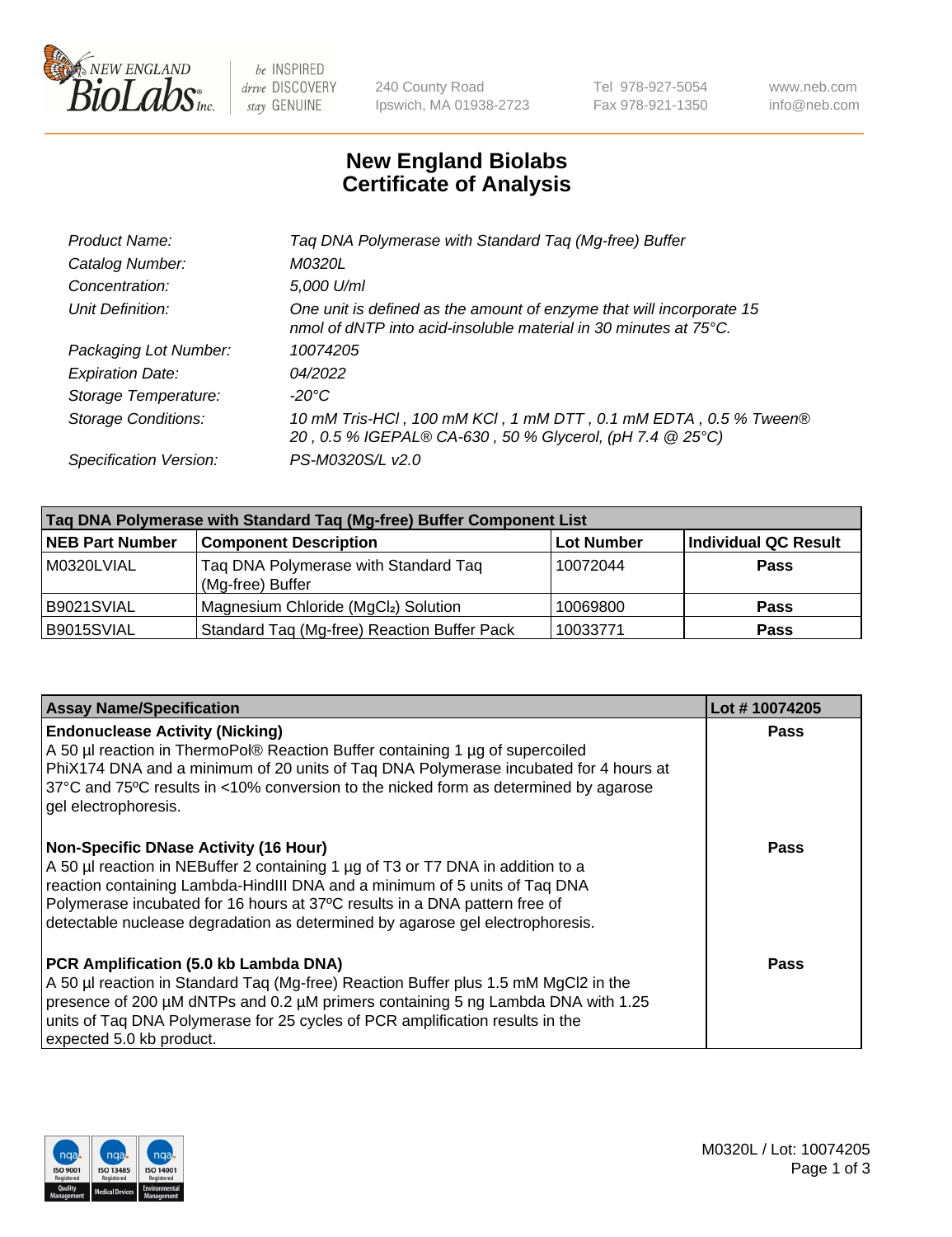

be INSPIRED drive DISCOVERY stay GENUINE

240 County Road Ipswich, MA 01938-2723 Tel 978-927-5054 Fax 978-921-1350

www.neb.com info@neb.com

| <b>Assay Name/Specification</b>                                                                                                                                                                                                                                                                                                                                                                               | Lot #10074205 |
|---------------------------------------------------------------------------------------------------------------------------------------------------------------------------------------------------------------------------------------------------------------------------------------------------------------------------------------------------------------------------------------------------------------|---------------|
| <b>Phosphatase Activity (pNPP)</b><br>A 200 µl reaction in 1M Diethanolamine, pH 9.8, 0.5 mM MgCl2 containing 2.5 mM<br>p-Nitrophenyl Phosphate (pNPP) and a minimum of 100 units Taq DNA Polymerase<br>incubated for 4 hours at 37°C yields <0.0001 unit of alkaline phosphatase activity<br>as determined by spectrophotometric analysis.                                                                   | Pass          |
| <b>Protein Purity Assay (SDS-PAGE)</b><br>Taq DNA Polymerase is ≥ 99% pure as determined by SDS-PAGE analysis using Coomassie<br>Blue detection.                                                                                                                                                                                                                                                              | Pass          |
| qPCR DNA Contamination (E. coli Genomic)<br>A minimum of 5 units of Taq DNA Polymerase is screened for the presence of E. coli<br>genomic DNA using SYBR® Green qPCR with primers specific for the E. coli 16S rRNA<br>locus. Results are quantified using a standard curve generated from purified E. coli<br>genomic DNA. The measured level of E. coli genomic DNA contamination is ≤ 1 E. coli<br>genome. | <b>Pass</b>   |
| <b>RNase Activity (Extended Digestion)</b><br>A 10 µl reaction in NEBuffer 4 containing 40 ng of a 300 base single-stranded RNA<br>and a minimum of 1 µl of Taq DNA Polymerase is incubated at 37°C. After incubation<br>for 16 hours, >90% of the substrate RNA remains intact as determined by gel<br>electrophoresis using fluorescent detection.                                                          | Pass          |
| <b>Single Stranded DNase Activity (FAM-Labeled Oligo)</b><br>A 50 µl reaction in ThermoPol® Reaction Buffer containing a 10 nM solution of a<br>fluorescent internal labeled oligonucleotide and a minimum of 25 units of Taq DNA<br>Polymerase incubated for 30 minutes at 37°C and 75°C yields <10% degradation as<br>determined by capillary electrophoresis.                                              | Pass          |

This product has been tested and shown to be in compliance with all specifications.

One or more products referenced in this document may be covered by a 3rd-party trademark. Please visit <www.neb.com/trademarks>for additional information.